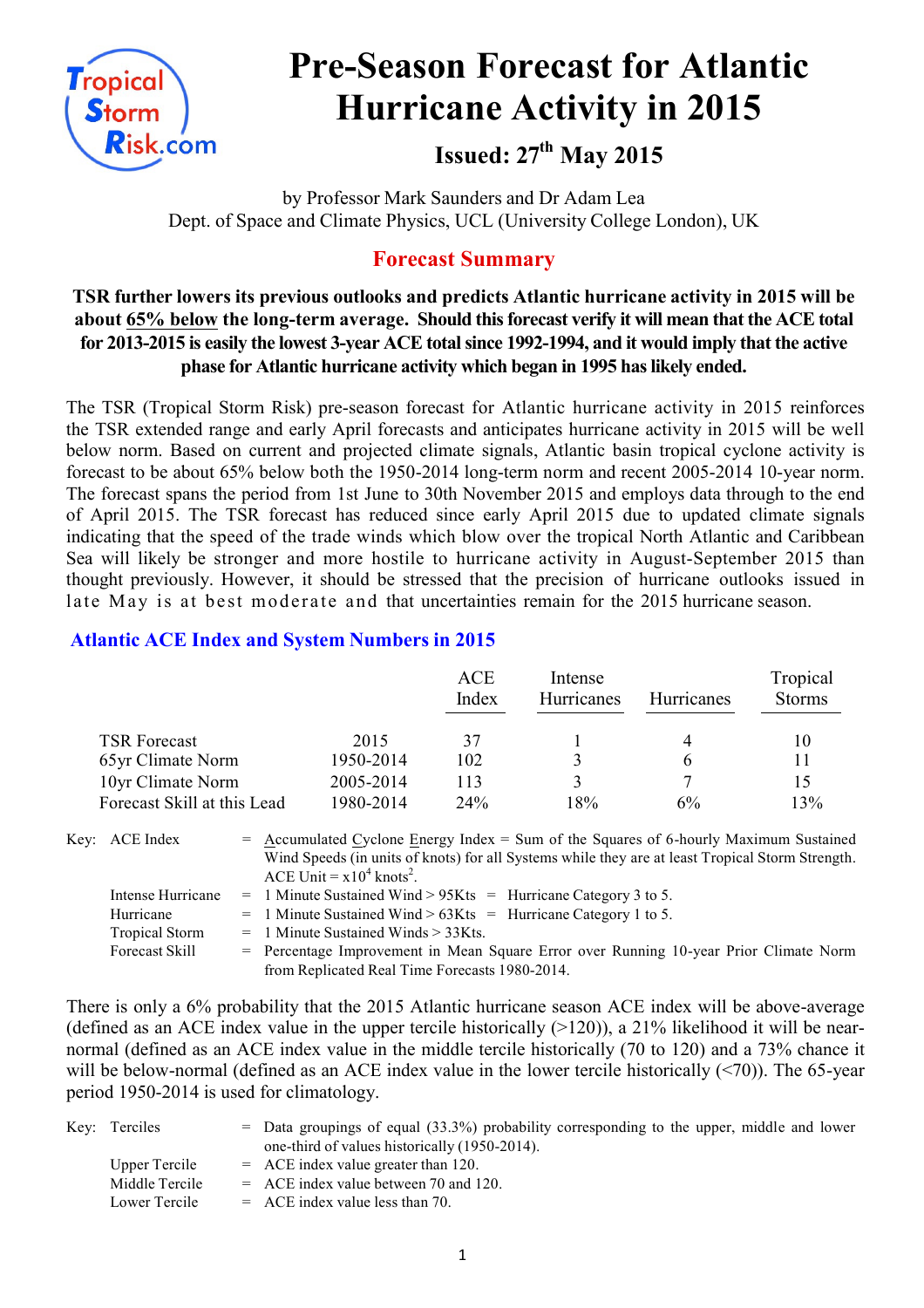## **ACE Index & Numbers Forming in the MDR, Caribbean Sea and Gulf of Mexico in 2015**

|                             |           | <b>ACE</b> | Intense    |                   | Tropical      |  |
|-----------------------------|-----------|------------|------------|-------------------|---------------|--|
|                             |           | Index      | Hurricanes | <b>Hurricanes</b> | <b>Storms</b> |  |
|                             |           |            |            |                   |               |  |
| <b>TSR Forecast</b>         | 2015      |            |            |                   |               |  |
| 65yr Climate Norm           | 1950-2014 | 80         |            | 4                 |               |  |
| 10-yr Climate norm          | 2005-2014 | 90         | 3          |                   |               |  |
| Forecast Skill at this Lead | 1980-2014 | 27%        | 19%        | 21%               | 28%           |  |

The Atlantic hurricane Main Development Region (MDR) is the region 10°N-20°N, 20°W-60°W between the Cape Verde Islands and the Caribbean Lesser Antilles. A storm is defined as having formed within this region if it reached at least tropical depression status while in the area.

There is only a 6% probability that the 2015 Atlantic hurricane season ACE index will be above-average (defined as an ACE index value in the upper tercile historically  $(>92)$ ), a 23% likelihood it will be nearnormal (defined as an ACE index value in the middle tercile historically (42 to 92) and a 71% chance it will be below-normal (defined as an ACE index value in the lower tercile historically (<42)). The 65-year period 1950-2014 is used for climatology.

## **USA Landfalling ACE Index and Numbers in 2015**

|                             |           | ACE<br>Index | Hurricanes | Tropical<br><b>Storms</b> |
|-----------------------------|-----------|--------------|------------|---------------------------|
| <b>TSR Forecast</b>         | 2015      | 0.8          |            |                           |
| 65yr Climate Norm           | 1950-2014 | 2.3          |            | $\mathbf 3$               |
| 10yr Climate Norm           | 2005-2014 | 2.1          |            | $\mathbf 3$               |
| Forecast Skill at this Lead | 1980-2014 | 3%           | $4\%$      | 8%                        |

Key:  $\text{ACE Index} = \text{Accumulated Cyclone Energy Index} = \text{Sum of the Squares of hourly Maximum Sustainable distance.}$ Wind Speeds (in units of knots) for all Systems while they are at least Tropical Storm Strength and over the USA Mainland (reduced by a factor of 6). ACE Unit =  $x10^4$  knots<sup>2</sup>. Strike Category = Maximum 1 Minute Sustained Wind of Storm Directly Striking Land. USA Mainland  $=$  Brownsville (Texas) to Maine

USA landfalling intense hurricanes are not forecast since we have no skill at any lead.

There is a 21% probability that in 2015 the USA landfalling ACE index will be above average (defined as a USA ACE index value in the upper tercile historically (>2.51)), a 23% likelihood it will be near-normal (defined as a USA ACE index value in the middle tercile historically (1.09 to 2.51)) and a 56% chance it will be below-normal (defined as a USA ACE index value in the lower tercile historically  $($ (  $>$ 1.09)). The 65-year period 1950-2014 is used for climatology.

## **Caribbean Lesser Antilles Landfalling Numbers in 2015**

|                             |           | ACE<br>Index | Intense<br><b>Hurricanes</b> | <b>Hurricanes</b> | Tropical<br><b>Storms</b> |
|-----------------------------|-----------|--------------|------------------------------|-------------------|---------------------------|
| <b>TSR Forecast</b>         | 2014      | 0.1          |                              |                   |                           |
| 65yr Climate Norm           | 1950-2014 | 13           |                              |                   |                           |
| 10yr Climate Norm           | 2005-2014 | 09           |                              |                   |                           |
| Forecast Skill at this Lead | 1980-2014 | $12\%$       | $0\%$                        | 9%                | $0\%$                     |

Key:  $ACE Index = Accumulated Cyclone Energy Index = Sum of the Squares of hourly Maximum Sustainable$ Wind Speeds (in units of knots) for all Systems while they are at least Tropical Storm Strength and within the region  $10^{\circ}$ -18°N,  $63^{\circ}$ -60°W (reduced by a factor of 6). ACE Unit =  $x10^4$  knots<sup>2</sup>. Strike Category = Maximum 1 Minute Sustained Wind of Storm Directly Striking Land.

Lesser Antilles = Island Arc from Anguilla to Trinidad Inclusive.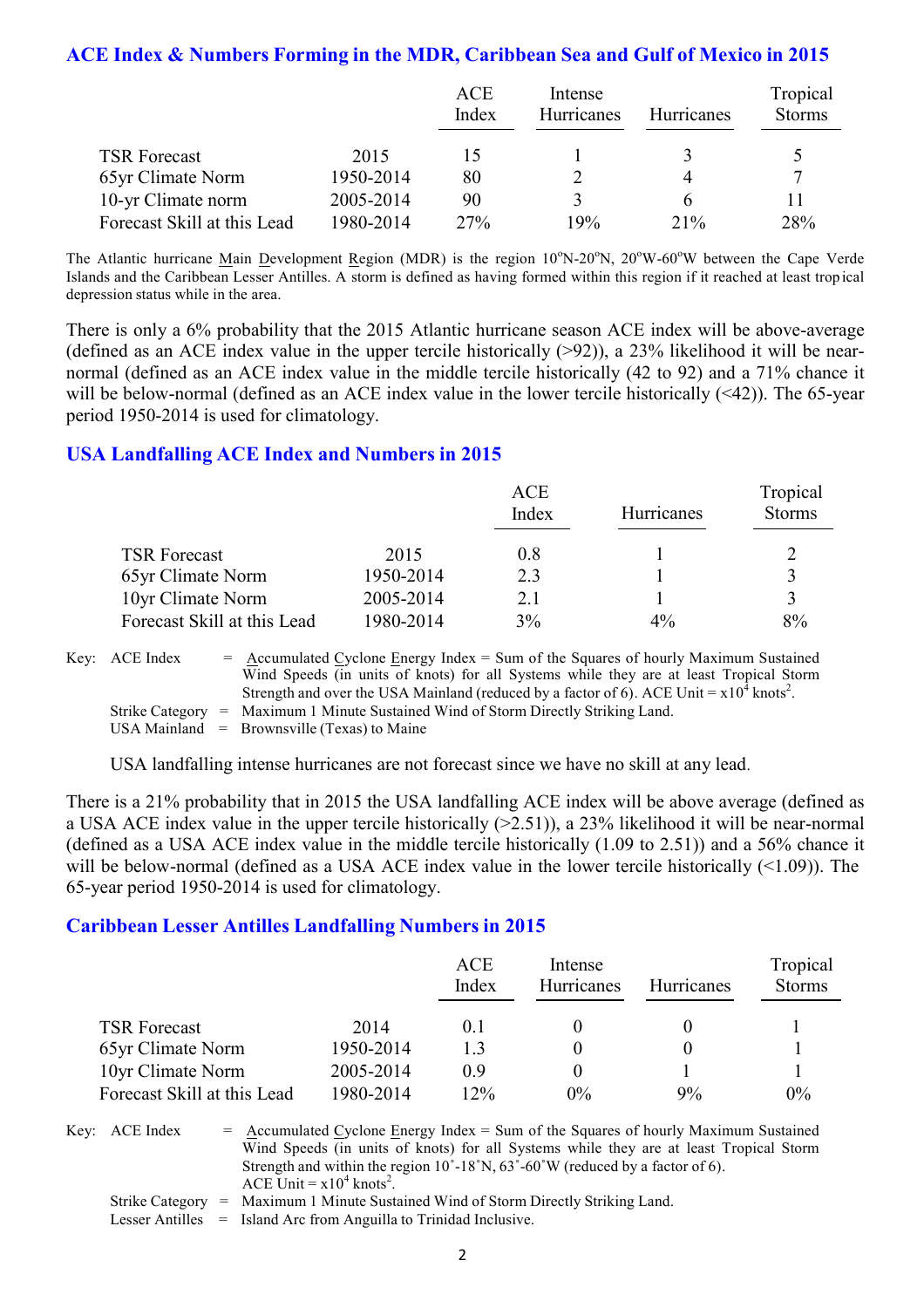## **Methodology and Key Predictors for 2015**

The TSR statistical seasonal hurricane forecast model divides the North Atlantic into three regions and employs separate forecast models for each region before summing the regional hurricane forecasts to obtain an overall forecast. For two of these three regions (tropical North Atlantic, and the Caribbean Sea and Gulf of Mexico) the forecast model pools different environmental fields involving August-September sea surface temperatures (SSTs) and July-September trade wind speed to select the environmental field or combination of fields which gives the highest replicated real-time skill for hurricane activity over the prior 10-year period. The nature of this process means that the details of the seasonal forecast model can vary subtly from year-to-year and also with lead time within the same year. Separate forecast models are employed to predict the July-September trade wind speed and to predict the August-September SSTs. Finally bias corrections are employed for each predictand based on the forecast model performance for that predictand over the prior 10 years.

The main factors behind the TSR forecast for a well below-norm hurricane season in 2015 are the anticipated moderate supressing effects of the July-September forecast trade wind at 925mb height over the Caribbean Sea and tropical North Atlantic region  $(7.5\text{°N} - 17.5\text{°N}, 30\text{°W} - 100\text{°W})$ , and of August-September forecast sea surface temperature for the Atlantic MDR (10°N – 20°N, 20°W – 60°W). The current forecasts for these predictors are  $1.36\pm0.82$  ms<sup>-1</sup> stronger than normal which is up from the April forecast value of  $0.78\pm0.86$  ms<sup>-1</sup> stronger than normal (1980-2014 climatology), and  $0.33\pm0.25$ °C cooler than normal which is slightly cooler than the April forecast value of 0.30±0.22°C cooler than normal (1980-2014 climatology). The July-September 2015 trade wind prediction is influenced by the forecast ENSO conditions for August-September 2015. Our current expectation for August-September Nino 3.4 SST is  $0.72 \pm 0.60$ °C warmer than normal which is cooler than the current consensus ENSO outlook by dynamical and statistical models documented on the International Research Institute for Climate and Society website *http://iri.columbia.edu/our-expertise/climate/forecasts/enso/current*/. While the likelihood of a quiet hurricane season is high it should be stressed that uncertainties remain in the forecast values for August-September ENSO and for August-September tropical North Atlantic and Caribbean Sea SSTs.

#### **The Precision of Seasonal Hurricane Forecasts**

The figure below displays the seasonal forecast skill as a function of lead time for predicting the number of North Atlantic hurricanes. Skill is displayed for the most recent 10-year period 2005-2014 and is shown for three forecast centres: TSR, NOAA (National Oceanic and Atmospheric Administration) and CSU (Colorado State University). The TSR skills below differ from those on page 1 as the latter are computed for the 35-year period 1980-2014.

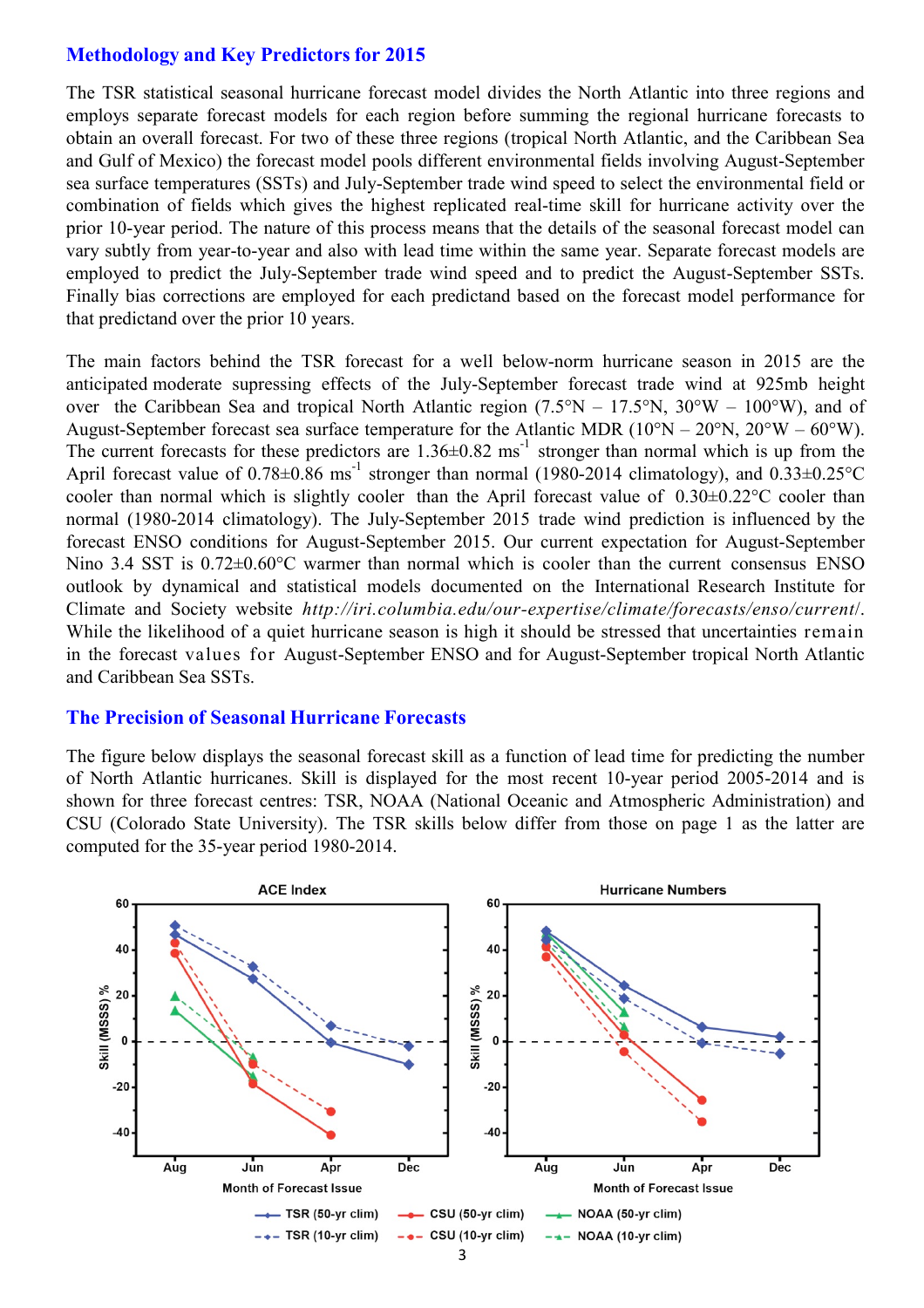Forecast precision is assessed using the Mean Square Skill Score (MSSS) which is the percentage improvement in mean square error over a climatology forecast. Positive skill indicates that the model performs better than climatology, while a negative skill indicates that it performs worse than climatology. Two different climatologies are used: a fixed 50-year (1950-1999) climatology and a running prior 10- year climate norm.

It should be noted that NOAA does not issue seasonal hurricane outlooks before late May and that CSU stopped providing quantitative extended-range hurricane outlooks from the prior December in 2011. It is clear from the figure that there is little skill in forecasting the upcoming number of hurricanes from the previous December. Skill climbs slowly as the hurricane season approaches with moderate-to-good skill levels being achieved from early August.

TSR was the best performing statistical seasonal forecast model at all lead times for 2005-2014.

## **Further Information and Next Forecast**

Further information about TSR forecasts and verifications may be obtained from the TSR web site *http://www.tropicalstormrisk.com*. The next TSR forecast update for the 2015 Atlantic hurricane season is scheduled for the  $6<sup>th</sup>$  July 2015.

## **Appendix** – **Predictions from Previous Months**

#### **1. Atlantic ACE Index and System Numbers**

| <b>Atlantic ACE Index and System Numbers 2015</b> |             |                     |                                    |            |                       |  |  |
|---------------------------------------------------|-------------|---------------------|------------------------------------|------------|-----------------------|--|--|
|                                                   |             | <b>ACE</b><br>Index | Named<br>Tropical<br><b>Storms</b> | Hurricanes | Intense<br>Hurricanes |  |  |
| Average Number (1950-2014)                        |             | 102                 | 11                                 | 6          | 3                     |  |  |
| Average Number (2005-2014)                        |             | 113                 | 15                                 | 7          | 3                     |  |  |
|                                                   | 27 May 2015 | 37                  | 10                                 | 4          |                       |  |  |
| <b>TSR Forecasts</b>                              | 8 Apr 2015  | 56                  | 11                                 | 5          | $\overline{2}$        |  |  |
|                                                   | 9 Dec 2014  | 79                  | 13                                 | 6          | C                     |  |  |
| CSU Forecast                                      | 9 Apr 2015  | 40                  | 7                                  | 3          |                       |  |  |
| UK Met Office                                     | 21 May 2015 | 74                  | 9                                  | 5          |                       |  |  |
| Institute of<br>Meteorology, Cuba                 | 4 May 2015  |                     | 8                                  | 3          |                       |  |  |

### **2. MDR, Caribbean Sea and Gulf of Mexico ACE Index and Numbers**

| MDR, Caribbean Sea and Gulf of Mexico ACE Index and Numbers 2015 |             |                     |                                    |            |                       |  |
|------------------------------------------------------------------|-------------|---------------------|------------------------------------|------------|-----------------------|--|
|                                                                  |             | <b>ACE</b><br>Index | Named<br>Tropical<br><b>Storms</b> | Hurricanes | Intense<br>Hurricanes |  |
| Average Number (1950-2014)                                       |             | 80                  |                                    |            |                       |  |
| Average Number (2005-2014)                                       |             | 90                  |                                    |            |                       |  |
|                                                                  | 27 May 2015 |                     |                                    |            |                       |  |
| <b>TSR Forecasts</b>                                             | 8 Apr 2015  |                     |                                    |            |                       |  |